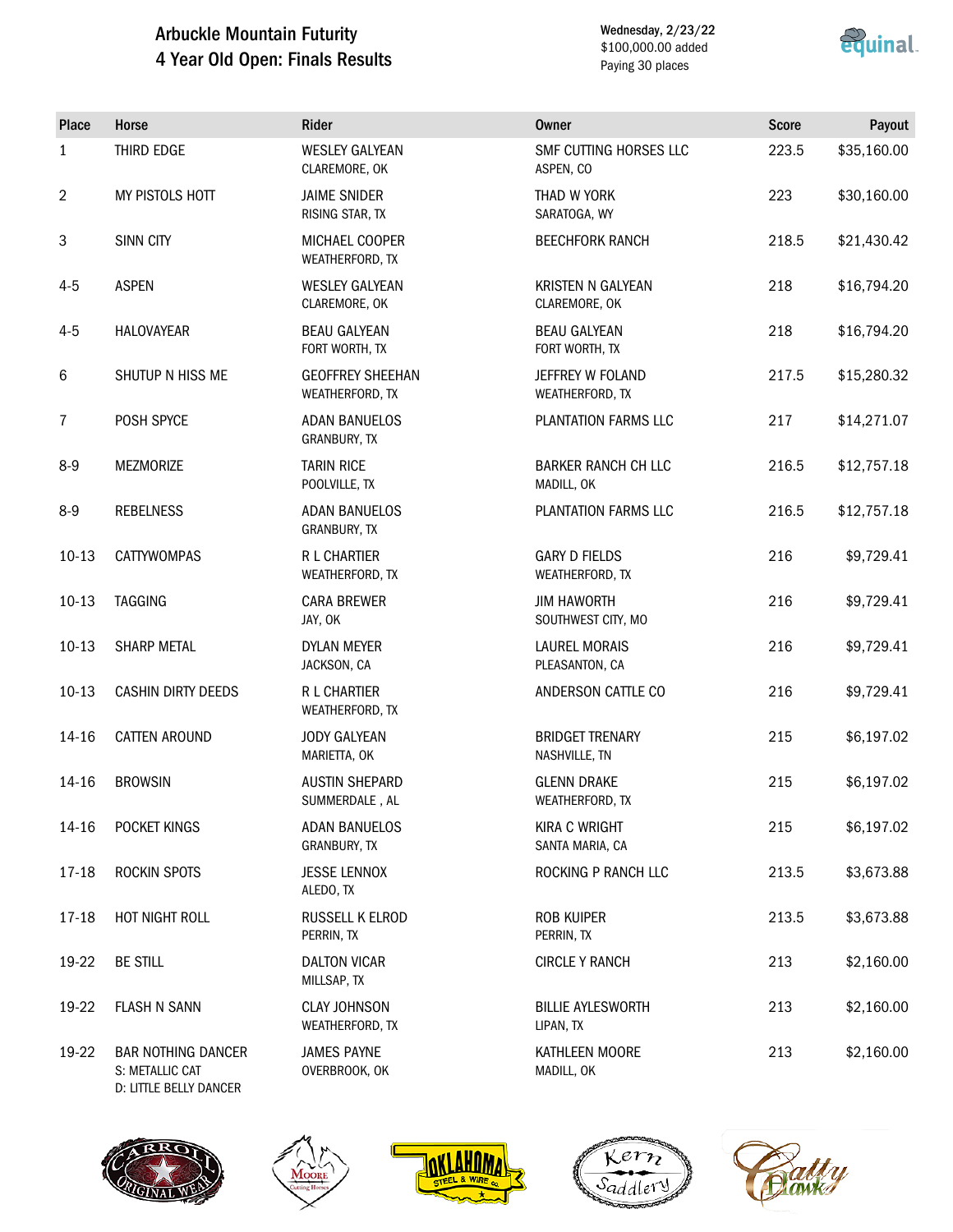

# Arbuckle Mountain Futurity 4 Year Old Open: Finals Results

Wednesday, 2/23/22 \$100,000.00 added Paying 30 places



| <b>Place</b> | Horse                       | Rider                                      | <b>Owner</b>                                | <b>Score</b> | Payout     |
|--------------|-----------------------------|--------------------------------------------|---------------------------------------------|--------------|------------|
| 19-22        | PEANUT BUTTER SHAKE         | <b>CADE SHEPARD</b><br>SUMMERDALE, AL      | <b>AUSTIN SHEPARD</b><br>SUMMERDALE, AL     | 213          | \$2,160.00 |
| 23           | SPIDER MOUNTIAN CAT         | LLOYD DENNIS COX<br>MARRIETTA, OK          | <b>JOHN MCCLAREN</b><br>MC GREGOR, TX       | 212          | \$2,160.00 |
| 24           | <b>REYZIN THE CATS MEOW</b> | <b>JONATHAN ROGERS</b><br>ROCKDALE, TX     | <b>HOOK'EM &amp; GIG'EM LLC</b>             | 211          | \$2,160.00 |
| 25-27        | <b>REYBELS CAUSE</b>        | <b>BEAU GALYEAN</b><br>FORT WORTH, TX      | JACKPOT RANCH WEATHERFORD                   | 195          | \$2,160.00 |
| 25-27        | <b>LBR DIANNE</b>           | <b>GEOFFREY SHEEHAN</b><br>WEATHERFORD, TX | <b>CHARLES BURGER</b><br>CHATSWORTH, GA     | 195          | \$2,160.00 |
| $25 - 27$    | <b>TWO SMOOTH SHOES</b>     | LLOYD DENNIS COX<br>MARRIETTA, OK          | KATHLEEN MOORE<br>MADILL, OK                | 195          | \$2,160.00 |
| 28-30        | PLAYFUL METALLIC            | <b>AUSTIN SHEPARD</b><br>SUMMERDALE, AL    | DIAMOND LAND & CATTLE LLC<br>SHREVEPORT, LA | 0            | \$2,160.00 |
| 28-30        | <b>CREEKS REY</b>           | <b>TARIN RICE</b><br>POOLVILLE, TX         | BITTERROOT RANCH LLC                        | 0            | \$2,160.00 |
| 28-30        | DONT LOOK FOR TROUBL        | <b>DALTON VICAR</b><br>MILLSAP, TX         | <b>CIRCLE Y RANCH</b>                       | 0            | \$2,160.00 |

Total Payout \$266,181.03









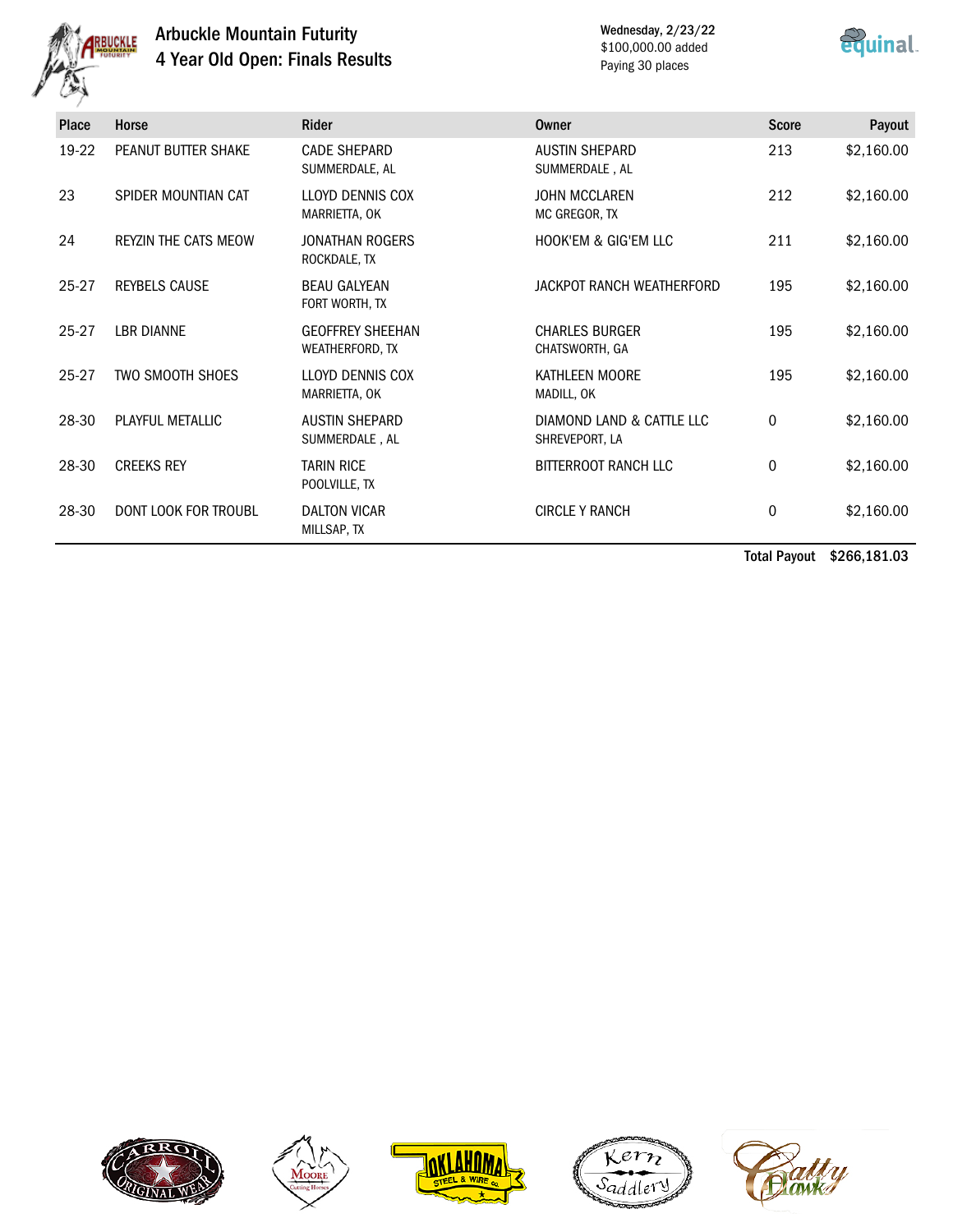

# Arbuckle Mountain Futurity 4 Year Old Open: Finals: Gelding Results

Wednesday, 2/23/22 Paying 10 places



| Place        | Horse                  | <b>Rider</b>                                 | <b>Owner</b>                            | <b>Score</b> | Payout     |
|--------------|------------------------|----------------------------------------------|-----------------------------------------|--------------|------------|
| $\mathbf{1}$ | <b>CATTYWOMPAS</b>     | <b>R L CHARTIER</b><br>WEATHERFORD, TX       | <b>GARY D FIELDS</b><br>WEATHERFORD, TX | 216          | \$3,214.40 |
| $2 - 4$      | POCKET KINGS           | <b>ADAN BANUELOS</b><br><b>GRANBURY, TX</b>  | <b>KIRA C WRIGHT</b><br>SANTA MARIA, CA | 215          | \$2,196.50 |
| $2 - 4$      | CATTEN AROUND          | <b>JODY GALYEAN</b><br>MARIETTA, OK          | <b>BRIDGET TRENARY</b><br>NASHVILLE, TN | 215          | \$2,196.50 |
| $2 - 4$      | <b>BROWSIN</b>         | <b>AUSTIN SHEPARD</b><br>SUMMERDALE, AL      | <b>GLENN DRAKE</b><br>WEATHERFORD, TX   | 215          | \$2,196.50 |
| 5            | <b>FLASH N SANN</b>    | <b>CLAY JOHNSON</b><br>WEATHERFORD, TX       | <b>BILLIE AYLESWORTH</b><br>LIPAN, TX   | 213          | \$1,446.48 |
| 6            | <b>REYBELS CAUSE</b>   | <b>BEAU GALYEAN</b><br>FORT WORTH, TX        | JACKPOT RANCH WEATHERFORD               | 195          | \$1,285.76 |
| $7 - 8$      | <b>CREEKS REY</b>      | <b>TARIN RICE</b><br>POOLVILLE, TX           | <b>BITTERROOT RANCH LLC</b>             | 0            | \$1,044.68 |
| $7-8$        | DONT LOOK FOR TROUBL   | <b>DALTON VICAR</b><br>MILLSAP, TX           | <b>CIRCLE Y RANCH</b>                   | $\mathbf 0$  | \$1,044.68 |
| $9 - 10$     | <b>DMAC BIG TALKER</b> | <b>CLINT ALLEN</b><br><b>WEATHERFORD, TX</b> | DAVID MCDAVID<br>FORT WORTH, TX         |              | \$723.24   |
| $9 - 10$     | <b>BILLY THA KID</b>   | <b>MORGAN CROMER</b><br>TEMPLETON, CA        | JOHN DALLAIRE<br>ATASCADERO, CA         |              | \$723.24   |

Total Payout \$16,071.98









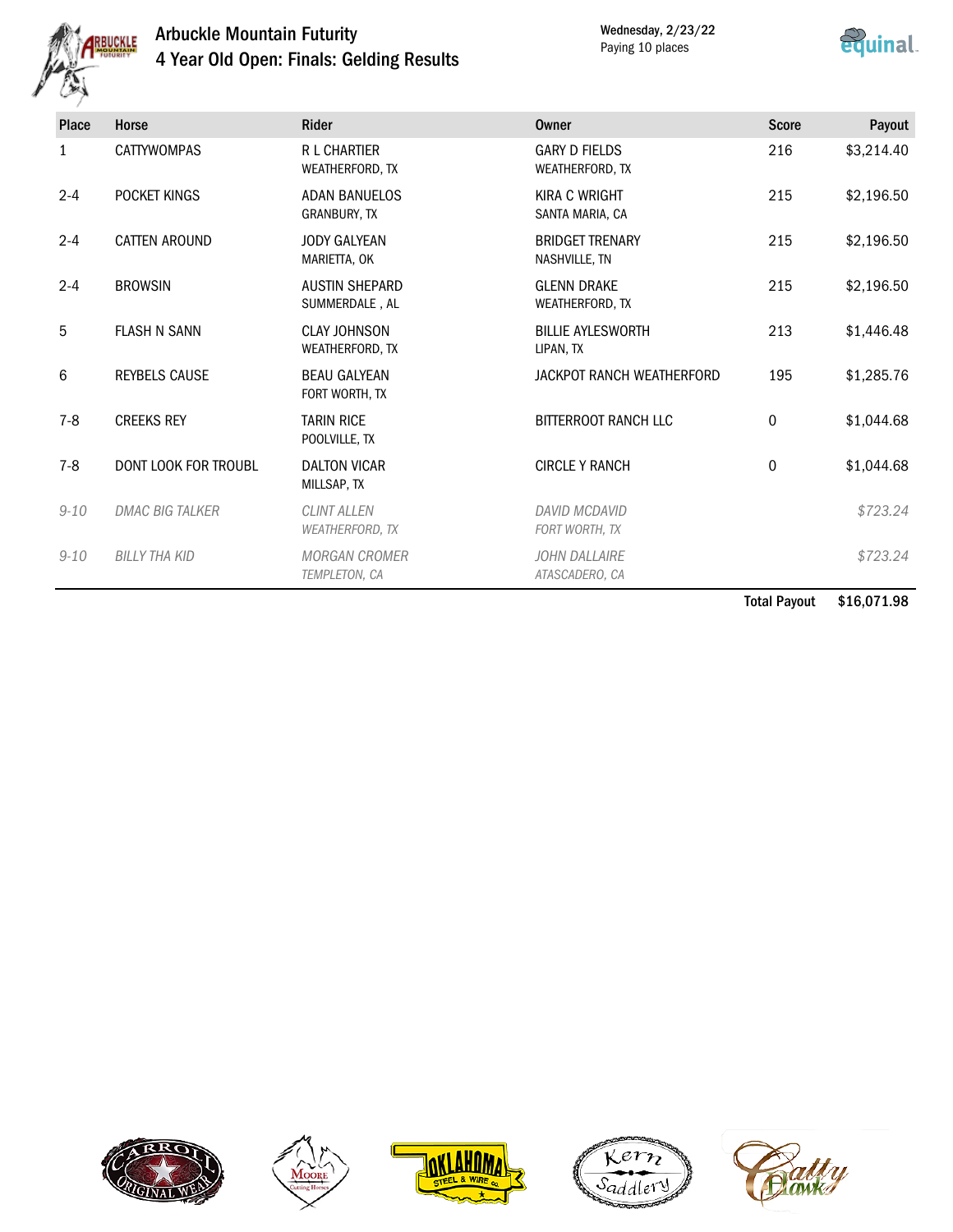

# Arbuckle Mountain Futurity 4 Year Old Open: Finals: 25K Novice Results

Wednesday, 2/23/22 Paying 12 places



| Place          | Horse                     | Rider                                      | <b>Owner</b>                              | <b>Score</b> | Payout     |
|----------------|---------------------------|--------------------------------------------|-------------------------------------------|--------------|------------|
| 1              | MY PISTOLS HOTT           | <b>JAIME SNIDER</b><br>RISING STAR, TX     | THAD W YORK<br>SARATOGA, WY               | 223          | \$6,585.60 |
| $\overline{2}$ | <b>ASPEN</b>              | <b>WESLEY GALYEAN</b><br>CLAREMORE, OK     | <b>KRISTEN N GALYEAN</b><br>CLAREMORE, OK | 218          | \$5,268.48 |
| $\sqrt{3}$     | SHUTUP N HISS ME          | <b>GEOFFREY SHEEHAN</b><br>WEATHERFORD, TX | JEFFREY W FOLAND<br>WEATHERFORD, TX       | 217.5        | \$4,280.64 |
| $\overline{4}$ | POSH SPYCE                | <b>ADAN BANUELOS</b><br>GRANBURY, TX       | PLANTATION FARMS LLC                      | 217          | \$3,622.08 |
| 5              | MEZMORIZE                 | <b>TARIN RICE</b><br>POOLVILLE, TX         | <b>BARKER RANCH CH LLC</b><br>MADILL, OK  | 216.5        | \$2,634.24 |
| $6 - 8$        | <b>CASHIN DIRTY DEEDS</b> | R L CHARTIER<br>WEATHERFORD, TX            | ANDERSON CATTLE CO                        | 216          | \$1,975.68 |
| $6 - 8$        | <b>CATTYWOMPAS</b>        | <b>R L CHARTIER</b><br>WEATHERFORD, TX     | <b>GARY D FIELDS</b><br>WEATHERFORD, TX   | 216          | \$1,975.68 |
| $6 - 8$        | SHARP METAL               | <b>DYLAN MEYER</b><br>JACKSON, CA          | <b>LAUREL MORAIS</b><br>PLEASANTON, CA    | 216          | \$1,975.68 |
| $9 - 10$       | <b>BROWSIN</b>            | <b>AUSTIN SHEPARD</b><br>SUMMERDALE, AL    | <b>GLENN DRAKE</b><br>WEATHERFORD, TX     | 215          | \$1,317.12 |
| $9 - 10$       | <b>CATTEN AROUND</b>      | <b>JODY GALYEAN</b><br>MARIETTA, OK        | <b>BRIDGET TRENARY</b><br>NASHVILLE, TN   | 215          | \$1,317.12 |
| $11 - 12$      | <b>ROCKIN SPOTS</b>       | <b>JESSE LENNOX</b><br>ALEDO, TX           | ROCKING P RANCH LLC                       | 213.5        | \$987.84   |
| $11 - 12$      | HOT NIGHT ROLL            | RUSSELL K ELROD<br>PERRIN, TX              | <b>ROB KUIPER</b><br>PERRIN, TX           | 213.5        | \$987.84   |
| $13 - 14$      | <b>FLASH N SANN</b>       | <b>CLAY JOHNSON</b><br>WEATHERFORD, TX     | <b>BILLIE AYLESWORTH</b><br>LIPAN, TX     | 213          | \$0.00     |
| 13-14          | <b>BE STILL</b>           | <b>DALTON VICAR</b><br>MILLSAP, TX         | <b>CIRCLE Y RANCH</b>                     | 213          | \$0.00     |
| 15             | SPIDER MOUNTIAN CAT       | LLOYD DENNIS COX<br>MARRIETTA, OK          | <b>JOHN MCCLAREN</b><br>MC GREGOR, TX     | 212          | \$0.00     |
| 16             | REYZIN THE CATS MEOW      | <b>JONATHAN ROGERS</b><br>ROCKDALE, TX     | HOOK'EM & GIG'EM LLC                      | 211          | \$0.00     |
| 17-18          | REYBELS CAUSE             | <b>BEAU GALYEAN</b><br>FORT WORTH, TX      | JACKPOT RANCH WEATHERFORD                 | 195          | \$0.00     |
| 17-18          | <b>LBR DIANNE</b>         | <b>GEOFFREY SHEEHAN</b><br>WEATHERFORD, TX | <b>CHARLES BURGER</b><br>CHATSWORTH, GA   | 195          | \$0.00     |
| 19             | <b>CREEKS REY</b>         | <b>TARIN RICE</b><br>POOLVILLE, TX         | BITTERROOT RANCH LLC                      | 0            | \$0.00     |

Total Payout \$32,928.00